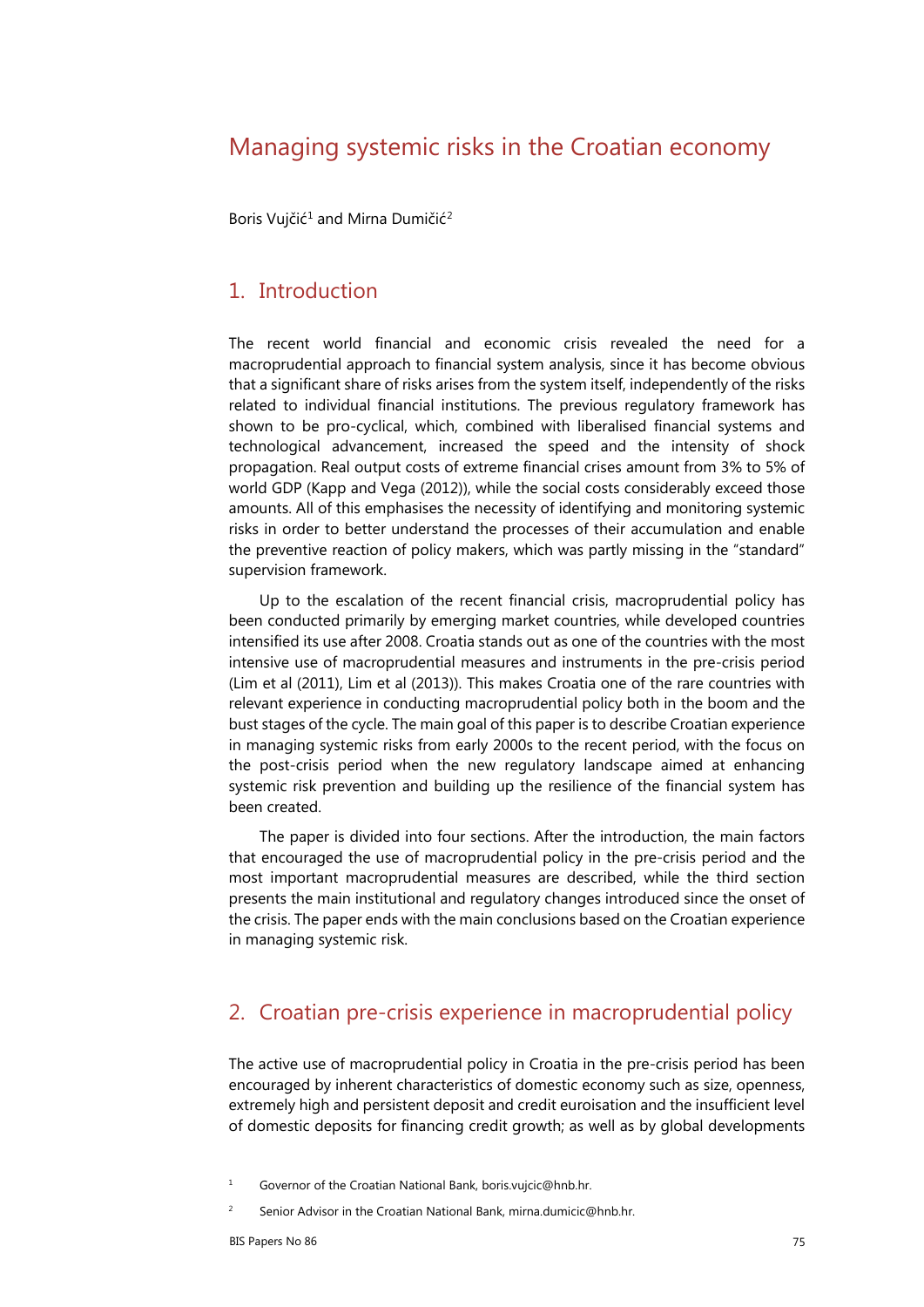such as financial liberalisation, convergence process, high global liquidity, low risk aversion and yield hunt in low yield environment, which stimulated strong capital inflows in emerging market countries (Dumičić and Šošić (2014)).

Strong credit growth in some periods prior to the onset of the crisis has been several times faster than the GDP growth, and a non-negligible share of it was financed by foreign borrowing, mainly from parent institutions of domestic banks (Figures 1 and 4). The flipside of strong capital inflows were widening current account deficit and rapidly growing external debt, as increased aggregated demand exceeded short-term domestic supply and encouraged imports (Figure 3). Growing imports at the same time kept inflation relatively stable, but strong pressures on the prices of financial assets such as shares and currencies, as well as of the non-tradable goods, resulted in bubbles in the real estate and stock markets and put significant appreciation pressures on domestic currency (Rohatinski (2009); Figures 5−8).

In addition to high euroisation (Figure 2), manoeuvring space for monetary policy has also been limited by the "Tošovský dilemma", according to which in situations of strong capital inflows an increase in interest rates would just stimulate them additionally. These limitations combined with the described macroeconomic and financial developments encouraged the Croatian National Bank (CNB) to combine classical monetary policy with measures of the macroprudential characteristics. These measures were targeted at slowing down the accumulation of external imbalances and reducing credit growth rates, as well as on creating buffers against potential shocks.

CNB has started using countercyclical macroprudential policy already in 2003[3](#page-1-0) (Figures 11 and 12). The most important pre-crisis measures included:

- a high level of the general reserve requirement ratio which increased overall resilience of the banking sector (23.5% in early 2000 and 12.0% at the end of 2015);
- foreign currency interventions primarily aimed at alleviating strong appreciation pressures;
- quantitative restrictions on lending (annual credit growth ceiling set at 16% in 2003 and at 12% from 2007 to 2009) which obliged banks whose annual placement growth exceeded the limit to purchase compulsory CNB bills;
- the minimum required foreign currency claims which served as the foreign exchange liquidity buffer (introduced in 2003 with the initial rate of 32%, afterwards gradually reduced to 17%);
- the marginal reserve requirement ratio (from August 2004 to July 2006, it has been gradually increasing from 24% to 55%) aimed at slowing down the accumulation of external imbalances and strong loan growth by making foreign borrowing more costly;
- the special reserve requirement ratio (set at 55% in March 2006) that served as additional reserve requirements on banks' liabilities arising from issued securities;

<span id="page-1-0"></span><sup>3</sup> For more details about the macroprudential policy of the CNB in the pre-crisis and crisis period please see Dumičić (2015) and Dumičić and Šošić (2014).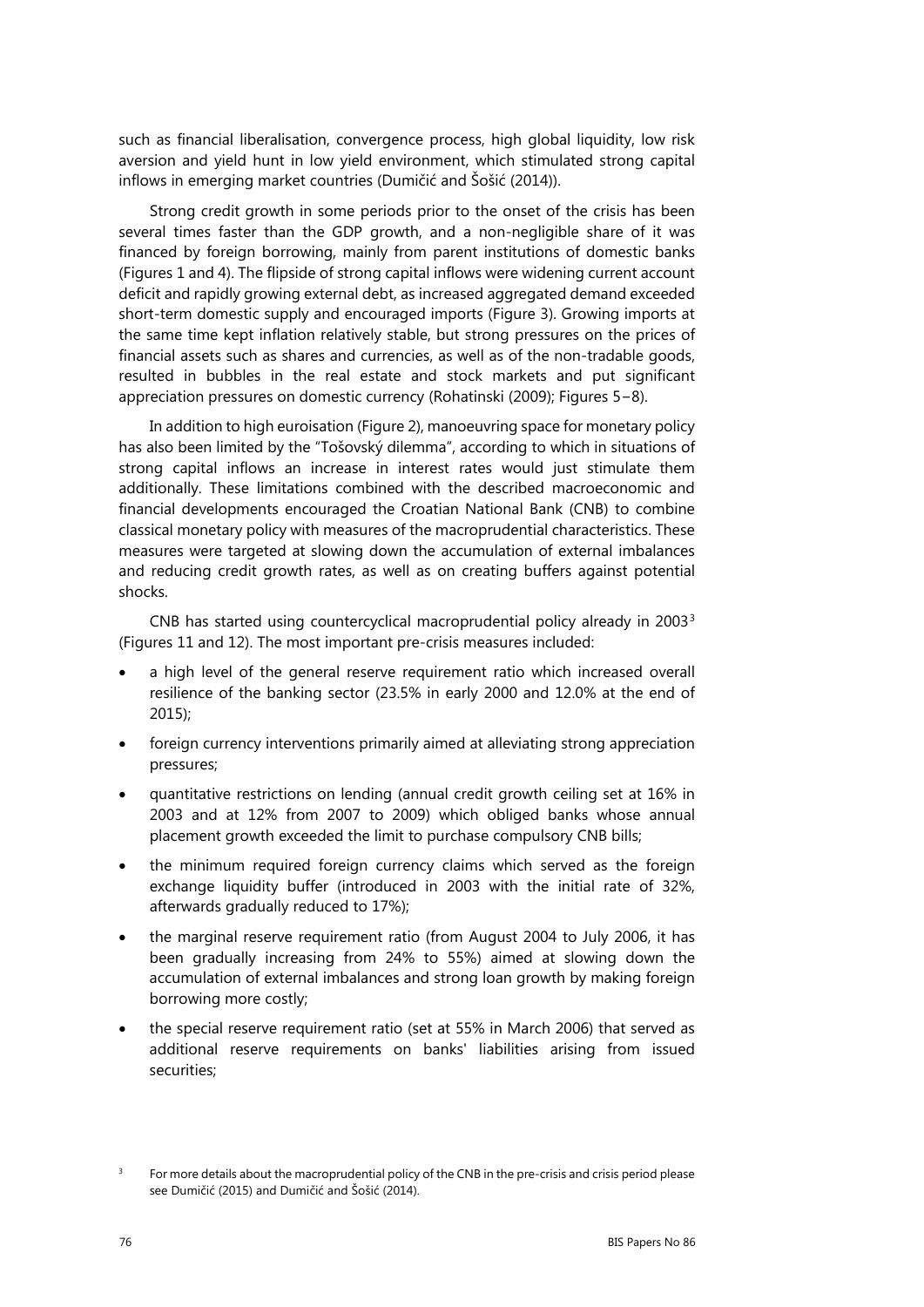- increased risk weights for foreign currency and foreign currency-indexed loans to unhedged borrowers from 50% to 75% and from 100% to 125% in June 2006, respectively, and from 75% to 100% and from 125% to 150% in March 2008, respectively<sup>[4](#page-2-0)</sup>; and
- increased capital adequacy requirement from 10% to 12% in March 2010, which partially substituted the removal of higher risk weights for currency-induced credit risk due to harmonisation of domestic legislation with Basel II.

The main results of these measures were slower accumulation of systemic risk and strengthened resilience of the financial system through more prudent risk management and increased liquidity and capital buffers of the banking sector as they encouraged banks' recapitalisation (Figure 9) and ensured the adequate level of both domestic and foreign currency reserves against potential shocks. Nevertheless, it should be noted that the efficiency of macroprudential measures was partially reduced due to their circumvention through the less regulated parts of financial system or by transferring operations from daughter banks to parent banks.

After the onset of the crisis and a significant deterioration in financing conditions in international markets, CNB started gradually releasing the system reserves accumulated in the preceding period by removing the marginal and special reserve requirements, lowering the general reserve requirement ratio, reducing the minimum required foreign currency claims and abolishing credit growth limit (Rohatinski (2010)). By the end of 2012, CNB released EUR 6.1 billion, or more than 14% of GDP. Such measures significantly improved the liquidity of the banking system, ensured smooth servicing of the government's liabilities to foreign creditors and preserved the stability of domestic currency against euro, which has been the key prerequisite for maintaining the overall financial stability (Dumičić (2015)).

# 3. New institutional and regulatory changes in the macroprudential landscape

The post-crisis period has been marked by several important changes on the national and global levels that have created a new landscape for approaching and managing systemic risks. The most important ones were the introduction of the Basel III and the establishment of the European Systemic Risk Board (ESRB) responsible for the macroprudential oversight of the EU financial system. With its recommendations the ESRB supports the development of institutions and instruments for the implementation of macroprudential policy. Most important recommendations from the Croatian perspective refer to establishing the national macroprudential mandate, mitigating systemic risks related to foreign currency lending and intermediate macroprudential objectives. Apart from these global developments, in July 2013 Croatia entered the EU, which also induced some regulatory modifications.

<span id="page-2-0"></span>The direct impact of this measure was the decrease of the capital adequacy ratio by more than 3.0 percentage points, which spurred capital raising by the banks and made it more costly to the banks, in terms of the needed capital, to extend loans denominated in the foreign currency and helped to modestly reduce the euroisation level of the banking system.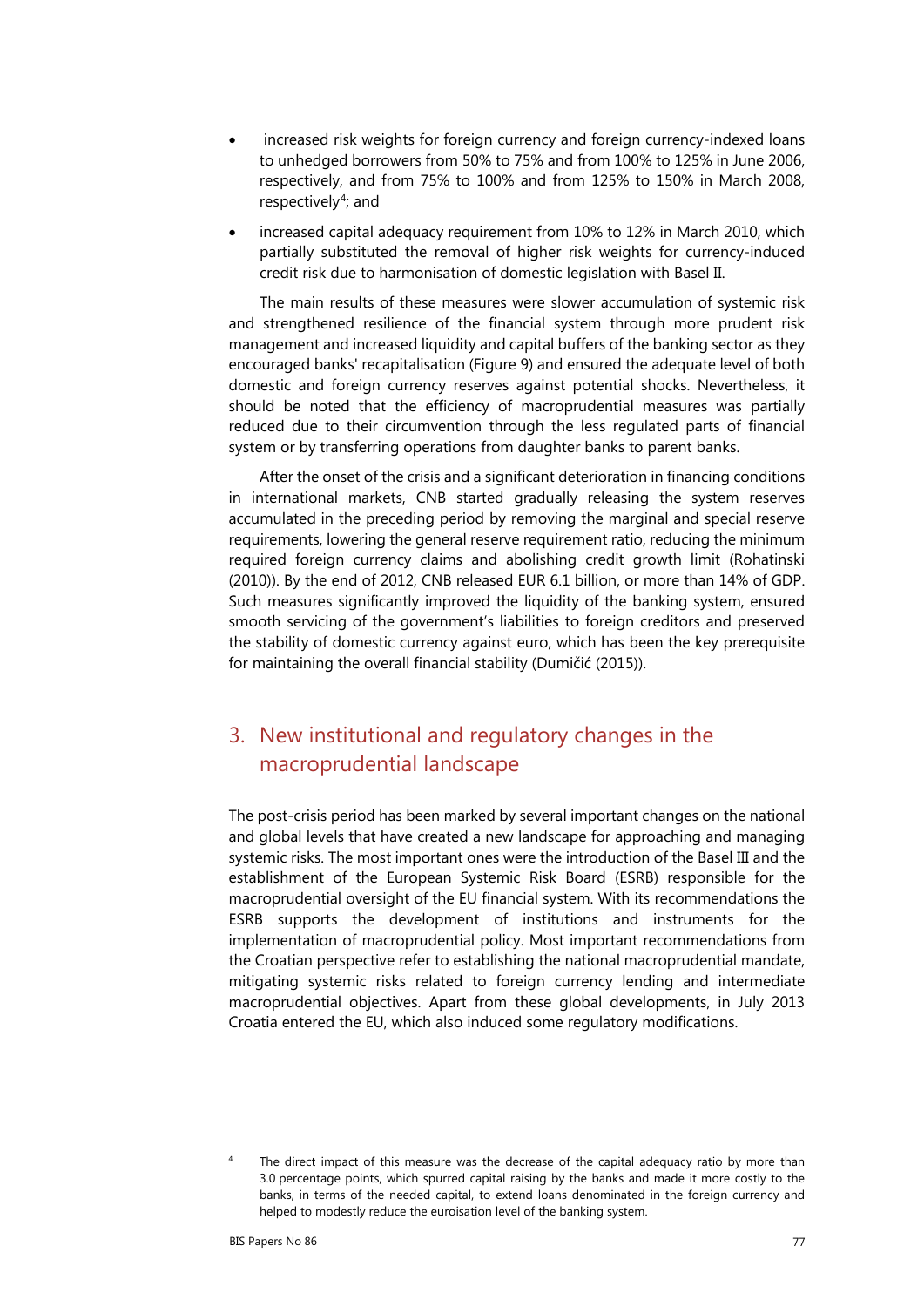### 3.1 Institutional changes

Despite the fact that the CNB has continuously focused on preserving financial stability, this task has not been formally allocated to the central bank. This encouraged the amendment of the Act on the Croatian National Bank in 2013 with an explicit task of contributing to the stability of the financial system.

Apart from that, the recent financial crisis clearly pointed to the negative effects caused by the lack of coordination among the regulatory institutions. The ESRB therefore initiated the formation of macroprudential bodies whose primary task is to coordinate macroprudential supervision among different regulators within the country and on the EU level. Stimulated by this, but also by practical experience with problems arising from the insufficient coordination between institutions that might affect financial stability in the pre-crisis period, in January 2014 the Financial Stability Council (FSC) has been established. This inter-institutional body comprises representatives of the CNB, the Croatian Financial Services Supervisory Agency, the Ministry of Finance and the State Agency for Deposit Insurance and Bank Rehabilitation. Its main tasks are to identify, assess and address systemic risks, and to ensure cooperation and exchange of information between the competent authorities.

This Act also defines the main and intermediate goals of macroprudential policy, which are in line with the *ESRB Recommendation on intermediate objectives and instruments of macroprudential policy*. Concurrent examination of the relation between systemic risks, intermediate objectives and the appropriate response of macroprudential instruments in practice has been ensured by newly developed framework for monitoring financial stability which supplements the regular CNB analysis. This macro-level approach is based on a simplified standardisation of systemic risk indicators and the relation between structural vulnerabilities and short-term developments in the financial and non-financial sectors (CNB (2015)). The chosen indicators are in line with the identified main and intermediate objectives of macroprudential policy, but they also include the specific indicators, vulnerabilities and measures based on monetary, macroeconomic and financial characteristics of domestic economy.

### 3.2 New policies and measures

#### New capital requirements

The introduction of Basel III presented new and stricter international standards for capital and liquidity risk management. Until then, regulators have used measures of macroprudential characteristics in discretionary ways without specifically defined rules or frameworks, while the new regulation harmonises and to a certain degree pre-defines the use and the calibration of some instruments.

For most of the EU countries, Basel III implied policy tightening and an increase in the required capital ratio, but Croatia and some other CEE countries have used them mostly to preserve the existing capital buffers and substitute previously used comparable measures. The main change was the definition of the obligation to maintain the required capital buffers. Up to 2014, the minimum required capital adequacy ratio in Croatia was set at 12%, which was higher than in other EU countries. At the end of 2015, the minimum capital adequacy ratio for small banks was set at 12.0%, while for banks designated as systemically important, it amounted to 13.5%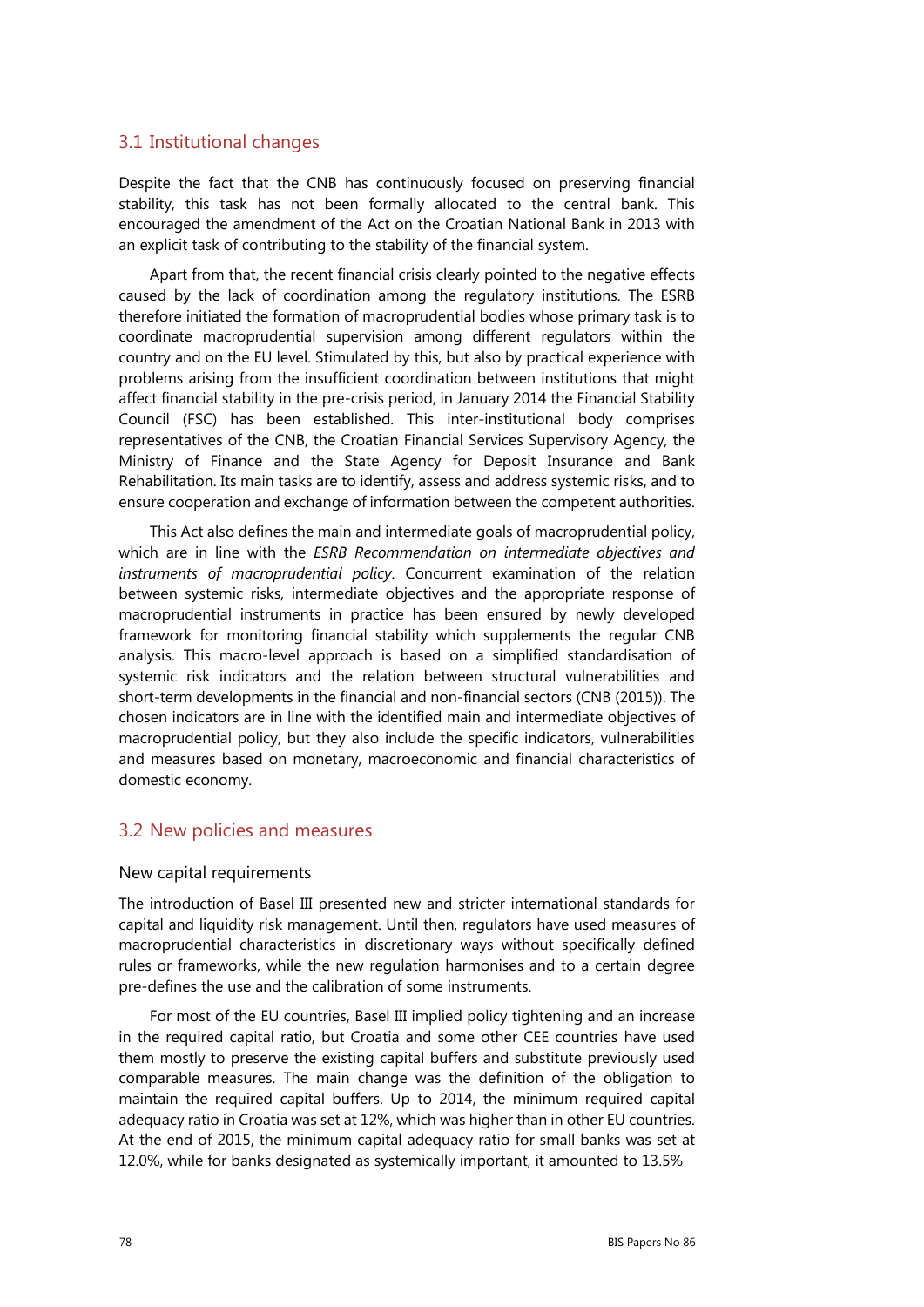According to the new regulation, the minimum proscribed capital adequacy ratio is 8% and comprises common equity Tier 1 capital (4.5%), additional Tier 1 capital (1.5%) and Tier 2 capital (2%), while capital conservation buffer was set at 2.5% of the total amount of risk exposure in the form of the common equity Tier 1.

As of April 2014, credit institutions are obliged to maintain structural systemic risk buffer in the amount of 1.5% of the total amount of risk exposure in the form of the common equity Tier 1 for all banks, and additional 1.5% for large banks, depending on the size and complexity of their operations. Decision on the application of this buffer was based on the following systemic risk indicators:

- elevated structural macroeconomic imbalances that define the probability and intensity of a potential shock to the financial system;
- a high level of market concentration that increases the vulnerability of the financial system;
- low liquidity of real estate markets, complicating a fast and efficient exercise of collateral; and
- the operation of domestic systemically important financial institutions.

Structural systemic risk buffer of additional 1.5% for large banks was used as a temporal substitute for the buffer for other systemically important institutions (O-SII).

As of 2015, the CNB also formally traces cyclical risk related to credit activity. Due to the ongoing deleveraging of the households and corporate sector, the buffer rate is currently set at 0%.

#### Measures aimed at risks related to lending in foreign currencies

Beside many actions taken in order to mitigate risks related to high credit euroisation and aimed at informing and warning bank clients about potential risks, as well as at enhancing the management of these risks in banks by defining specific procedures and by increasing the costs of such lending for banks, in 2015 the CNB expanded the existing toolkit for dealing with these risks in the area of consumer information and obliged banks to illustrate the impact of potential currency and interest rate shocks to monthly annuity or instalments. For loans denominated in foreign currency, banks should also provide the comparable offer for domestic currency loans or refer the customer to an informative list of banks offering such loans.

#### Tightened provisioning standards

In order to deal with seizure of collateral and procedures which present obstacles to efficient unwinding of non-performing loans, in 2013 the CNB tightened provisioning standards (Figure 10). According to the new rules, if a bank does not adequately tackle the loan resolution process, regardless of collateral it has to increase the provisioning level progressively over time. They should account provisions, even if the loan is fully collateralised for at least 30% of loan value two years after delinquency, and then 5% subsequently every six months (Vujčić (2015)). This should work as an incentive to clean up the balance sheet in order to dispose of non-performing loans.

#### Special rules for risk weights for residential real estate

In 2014, the CNB extended the use of stricter criteria for application of risk weight of 35% to the exposures fully and completely secured by mortgages on residential property.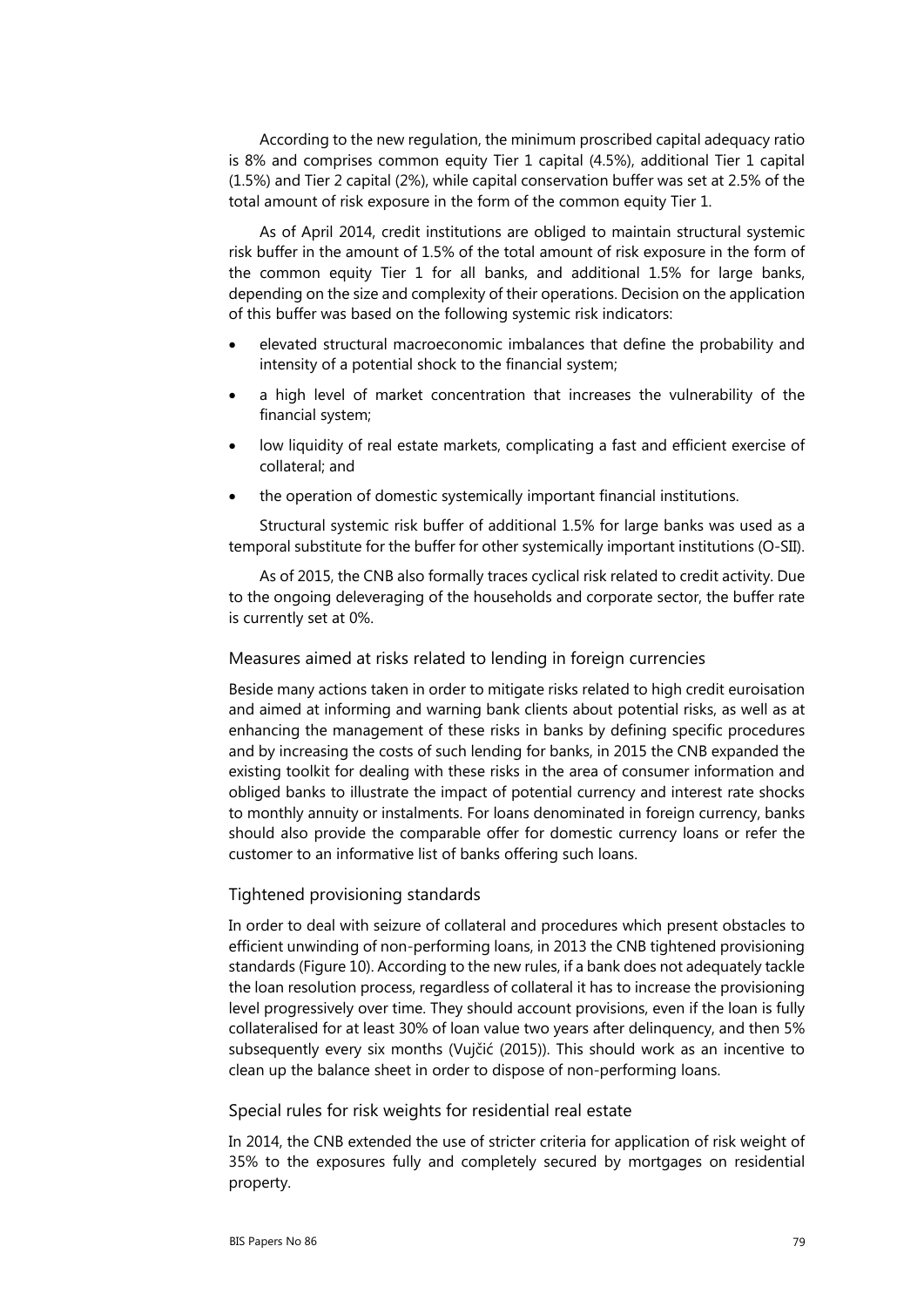Recommendation related to the risk weights for commercial real estate

Considering the fact that the commercial real estate market in Croatia has been rather illiquid, the CNB recommended in 2014 that credit institutions should not apply a 50% risk weight to exposures secured by commercial real estate, until the market becomes more liquid and the effectiveness of the process of forced collection is satisfactorily improved.

# 4. Conclusion

The recognised need for establishing an effective framework for managing macroprudential policy that will enable the prevention, mitigation and avoidance of systemic risks and the strengthening of system resilience to financial shocks has resulted in many regulatory and institutional changes on the global level. Prior to these reforms, the CNB was in the forefront even in global terms in the timely creation of adequate systemic risk buffers and the countercyclical conduct of macroprudential policy. The new regulation has provided a new set of instruments at its disposal, which should enable a more effective implementation of macroprudential policy. Nevertheless, despite the efforts to make handbooks for managing different types of systemic risks, Croatian experience shows that the policymakers should not focus only on "prescribed" tools and policy options but should also keep their eyes and minds open, as it is the only way to increase the chances of successfully managing systemic risks.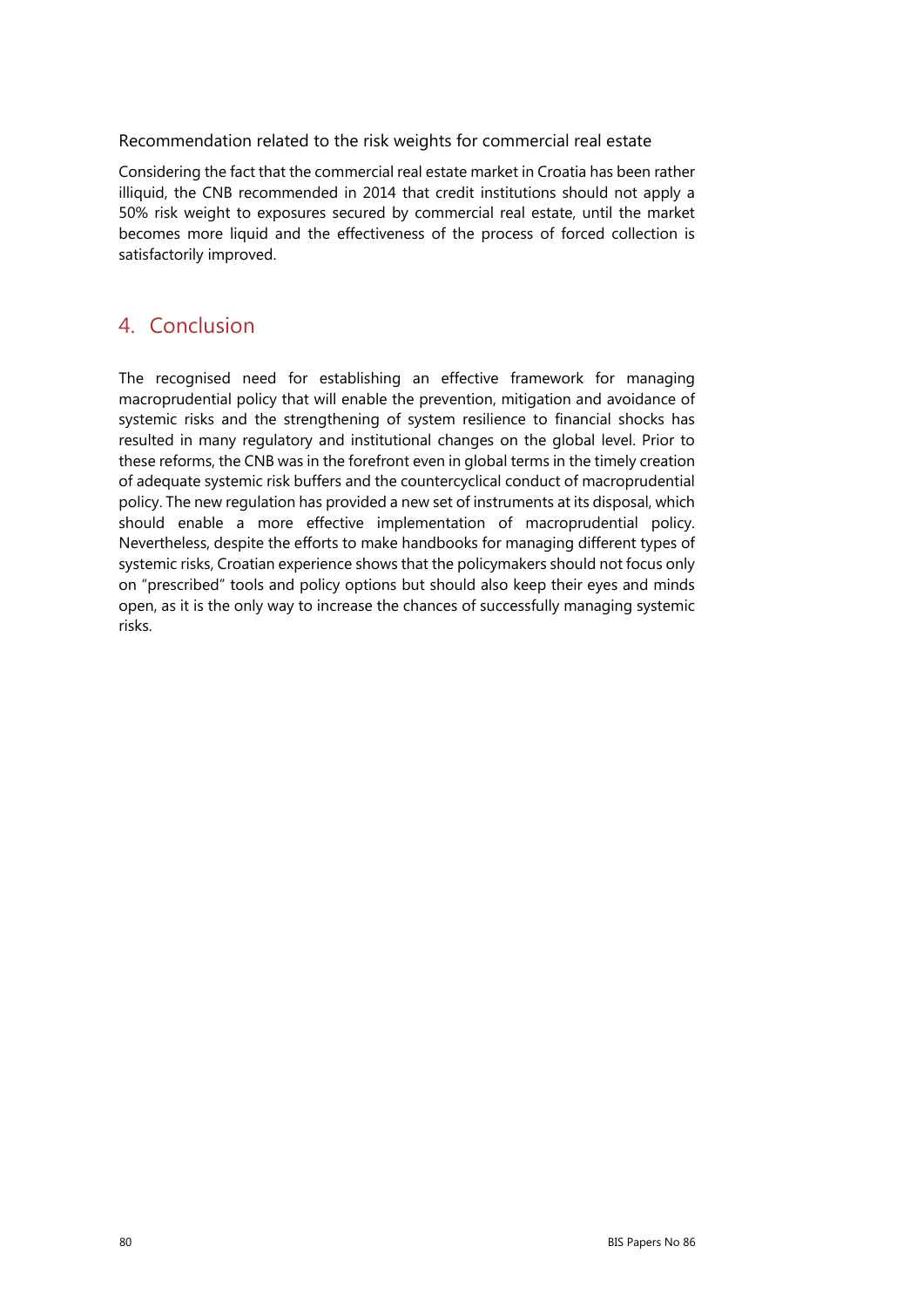## Figures



Sources: Croatian National Bank; Zagreb Stock Exchange.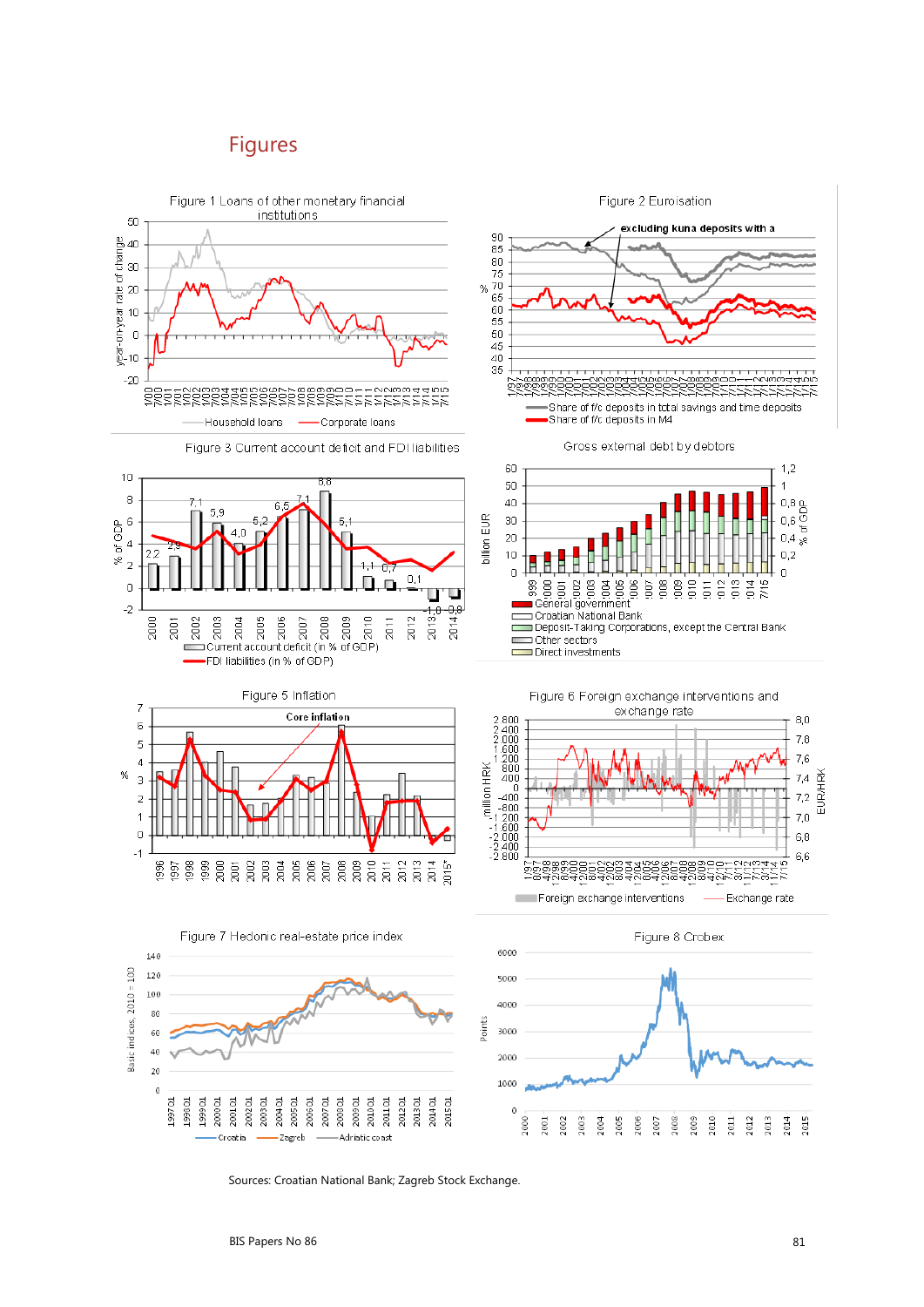

Source: Croatian National Bank; European Central Bank.

Figure 11 Credit-to-GDP gap and the countercyclical implementation of CNB's macroprudential policy



Source: Croatian National Bank.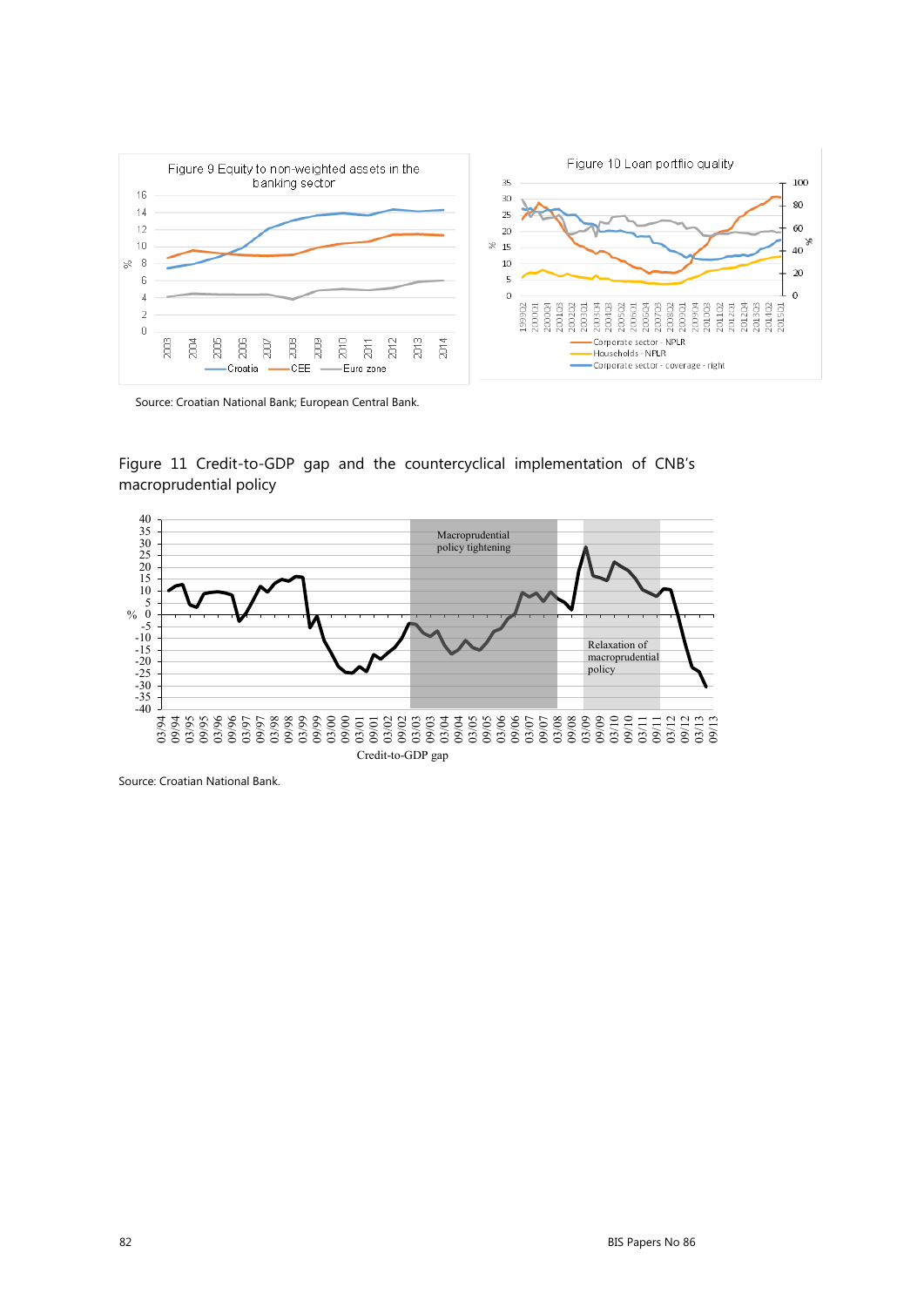

Figure 12 Selected macroprudential measures and credit growth

Source: Croatian National Bank.



MoF

Representative

**Financial** 

**Stability** 

Council

**SADIBR** Representative **HNB** 

Vicegovernor

responsible

 $for$ 

upervision

 $HNB$ 

Viceguverner

responsible<br>for financial

stability

SADIBR

Director

Figure 13 Members of the Financial Stability Council

Board

Member

MoF

Minister

Note: The line around a circle denotes a voting right.

Source: Financial Stability Council.